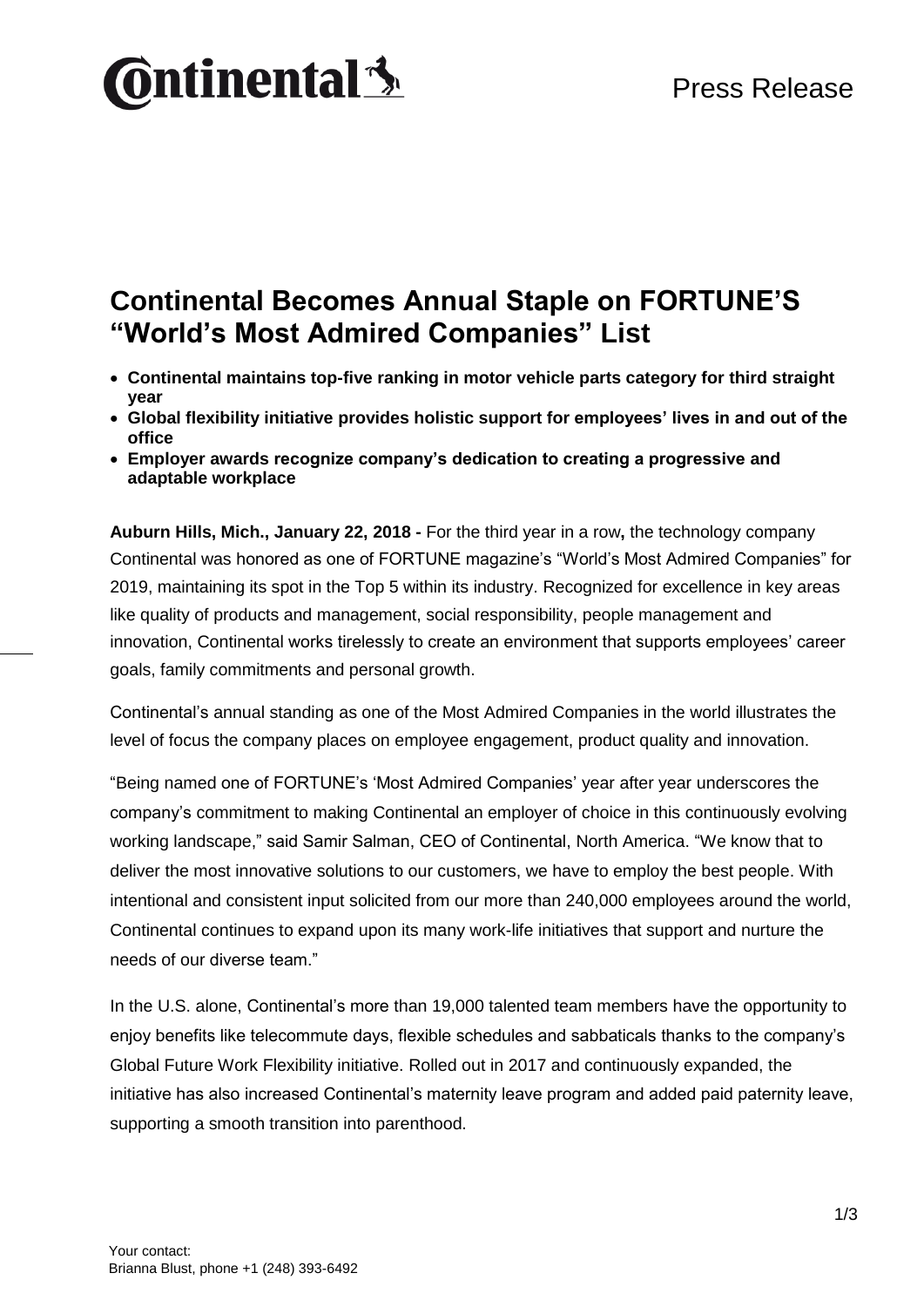# **Ontinental 3**

With 360-degree support for employees at every stage in their lives and careers, employees are given opportunities to grow their skillset through company-sponsored training opportunities, a tuition reimbursement program and opportunities to work across continents, divisions and teams.

Additionally, the company constantly looks for opportunities to serve the communities in which its employees live, work and play. As a result, Continental has expanded its paid volunteering program in the U.S., giving eligible employees 16 paid hours each year to volunteer during "traditional" working hours.

"Over Continental's more than 145-year history, we have constantly evolved our understanding of what it means to be a top employer for our team members," said Rick Ledsinger, senior vice president of Human Relations for Continental, North America. "We believe and are committed to a holistic benefits approach that also includes supporting the communities we call 'home' – and making it easy for our employees to do so as well. The impact our employees have, not only in our communities, but also on shaping the future of mobility, stems from our shared values and drive to make a meaningful difference in the world."

This recognition is the latest Continental has earned as an employer of choice. Most recently the company was named one of America's 2019 Best Employers for Diversity by Forbes. In 2018, the company was named a Michigan Top Workplace by the Detroit Free Press and was recognized by Forbes as one of America's Best Employers for the third straight year, as well as one of The Best Employers for Women – the first year Forbes ranked that category. Additionally, Continental was named one of "Chicago's Best and Brightest Companies to Work For" by the National Association for Business Resources and "Best Places to Work in South Carolina" by SC Biz News. These recognitions are a testament to Continental's continuous commitment to creating a progressive workplace environment for its employees worldwide.

### **Most Admired Company Survey Methodology**

FORTUNE collaborated with Korn Ferry on this survey of corporate reputation. They began with a universe of about 1,500 organizations comprising the 1,000 largest U.S. companies ranked by revenue, along with non-U.S. companies from FORTUNE's Global 500 database that have revenues of \$10 billion or more. The list was then winnowed to the highest-revenue companies within each industry, a total of 680 across 30 countries, and the top-rated companies were picked from that pool.